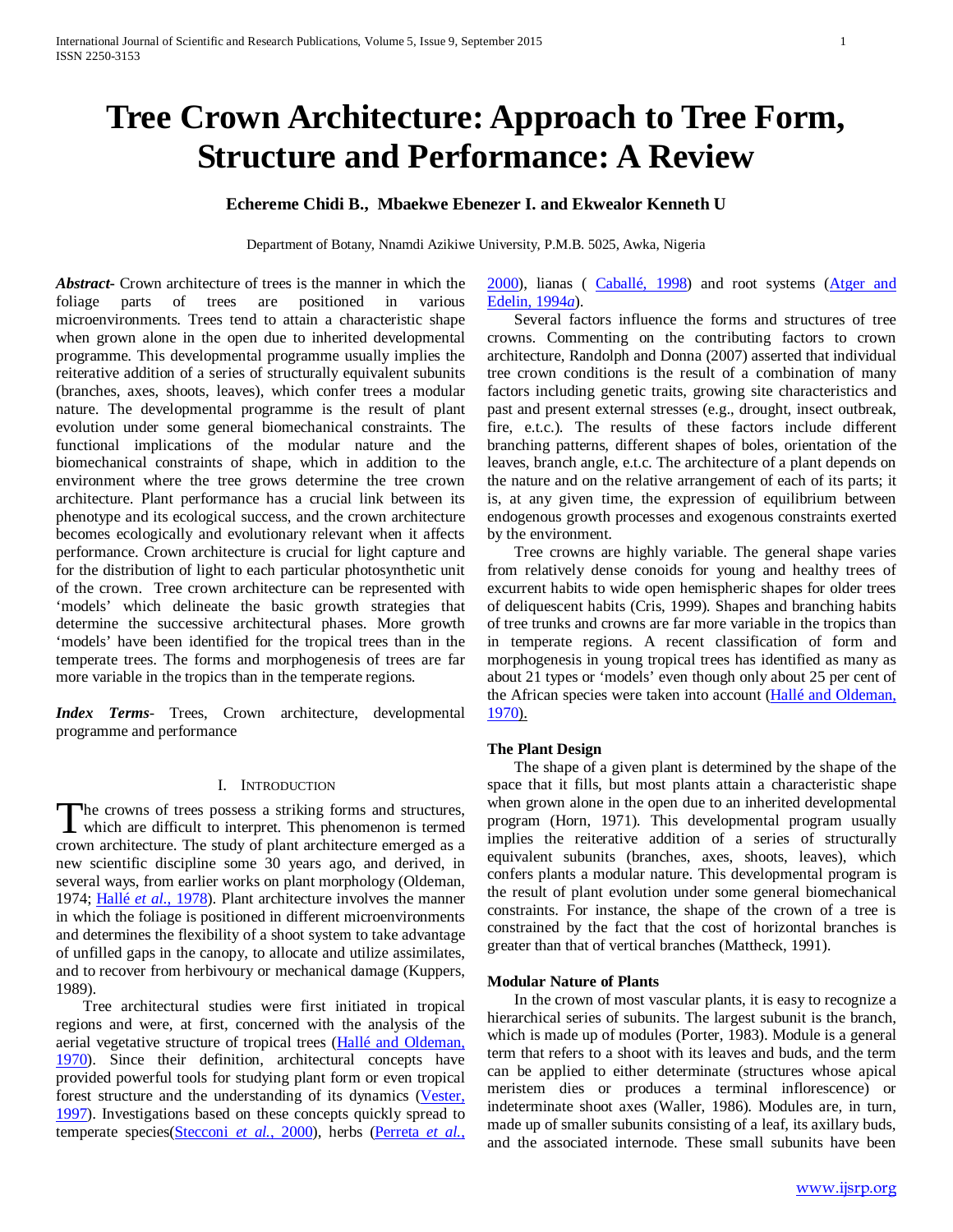called metamers (White, 1984). Since plants have many redundant modules or organs that have similar or identical functions (e.g., leaves or shoots transforming absorbed light into biomass), plants have been seen as metapopulations (White, 1979). Such redundant modules are not fully dependent on one another, and, in fact, individual modules continue to function when neighbour organs are removed (Novoplansky *et al*., 1989).

### **The Concept of Reiteration**

 Although some plants conform to their architectural unit during their whole life, most plants repeat their architectural unit during their development, late in ontogeny, or under particular conditions. Oldeman (1974) named this process 'reiteration' and defined it as a morphogenetic process through which the organism duplicates its own elementary architecture, i.e. its architectural unit. The result of this process is called a 'reiterated complex' (Barthélémy *et al*., 1991) or a 'reiterate' (Millet et al., 1998a). Reiteration encompasses several aspects (sprouts, rootsuckers, etc.) that have been known incidentally by botanists for a long time. The fundamental interest of this concept resides on its regrouping all these phenomena into a coherent whole, to bring out a common morphogenetic event. Matheck (1991) called this developmental programme. This developmental programme is the result of plant evolution under some general biomechanical constraints (Matheck, 1991).

 Reiteration at first was considered as an opportunistic (nonautomatic) process (Hallé *et al*., 1978). 'Opportunistic reiteration' may today be considered as any kind of reiteration linked to the individual history of each tree and may have two main origins: (1) 'adaptive reiteration' is a response to an increase in resource levels whereas (2) 'traumatic reiteration' is a response of a plant after it has been damaged and lost a major part of its structure.

# **Branching: The Framework of a Crown Architecture**

 Although the architecture of some trees consists only of a single vegetative axis during their whole life span, most display a more complex architecture consisting of several axes, one derived from another by a repetitive process known as branching.

 Plants exhibit an extraordinary variety of branching patterns. The branching and consequent growth of trees and shrubs can be characterized by vertical or longitudinal, and horizontal or lateral symmetries. Vertical symmetry is characterized by growth of branches at the top (acrotony) or at the base (basitony), whereas lateral symmetry is characterized by branch growth at the upper or lower side of the lateral branch (epitony and hypotony, respectively). Logically, shrubs exhibit a basitonic branching, whereas trees are characterized by acrotonic branching. Analogously, while typical trees exhibit a hypotonic branching, most shrubs and small trees exhibit epitonic branching. However, there are many exceptions to these rules. For instance, the pyramidal shape of the crown of many conifers is due to the combination of basitonic branching (typically a shrub pattern) with a monopodial growth of the bole.

# **Apical Control and Apical Dominance Shaping Trees**

 Shoot branching patterns can be greatly affected by apical control and apical dominance (Wilson and Keathy, 1994). Apical control is the inhibition of a lateral branch growth by shoots above it (distal shoots). It refers to the physiological condition governing the excurrent (single stem, pyramidal) or decurrent (branchy) pattern of growth. Apical dominance is the tendency for current year's lateral buds to remain dormant as the shoot expands. Species with strong apical dominance have weak apical control and this results in branchy trees whereas species with weak apical dominance have strong apical control and this results in columnar tree.

# **Plant Biomechanics: Coping with Gravity and Wind**

 While plant architecture is an outcome of many selective pressures, the shapes of plant parts, their elasticity, and resistance to strain, are constrained by well-known mechanical principles (Niklas, 1992). Because aerial plant parts face the obvious forces of gravity and wind, a fraction of the biomass must be devoted to support. As mechanical structures of similar shape become increasingly inefficient with increasing size, the fraction required to support plants increases rapidly with increasing plant size. For instance, the strength of a column (e.g., a branch or a stem) scales with the square of its diameter, whereas its mass increases with diameter squared times length (Gere and Timoshenko, 1997). For any given plant, the mechanical costs associated with its crown geometry must be balanced with the photosynthetic benefits associated with its light-capture efficiency.

 Although gravity leads to static loading of a plant based on the weight of individual parts, the dynamic loading caused by wind is often transitory (Speck *et al*., 1990). However, the wind exerts permanent modifications of the overall shape of plants and affects the anatomy and density of the wood, inducing biomechanical changes at architectural and anatomical levels (Ennos, 1997). The greatest effects of strong winds on trees are seen near the tree line, where most species exhibit the so-called krummholz form (Ennos, 1997). Krummholz refers to environmentally dwarfed trees, in which the crown is a prostrate cushion that extends leeward from the short trunk (Arno and Hammerly, 1984).

 Crown architecture is crucial for light capture and for the distribution of light to each particular photosynthetic unit of the crown, but must also serve several other functions. The architectural design of a given plant must provide safety margins to cope with gravity and wind; therefore, biomechanical constraints must be taken into account when assessing the influence of morphology and architecture on plant performance.

# **Structural Determinants of Light Capture**

 Canopy photosynthesis rate depends on the biochemical capacities of the foliage as well as on the distribution of light within the canopy (Sinoquet *et al*., 2001). A major outcome of variation in crown architecture is modification of the overall light harvesting and the efficiency of light harvesting. The total leaf area supported by given crowns is the most basic structural property that affects the fraction of absorbed radiation. However, the distribution and arrangement of leaves within a crown can strongly modify the light harvesting efficiency of unit foliage area (Cescatti and Niinemets, 2004). As the three-dimensional arrangement of leaves in a crown is difficult to measure, light interception and canopy photosynthesis is often simulated assuming that foliage is randomly dispersed throughout the canopy volume (Beyschlag and Ryel, 1999).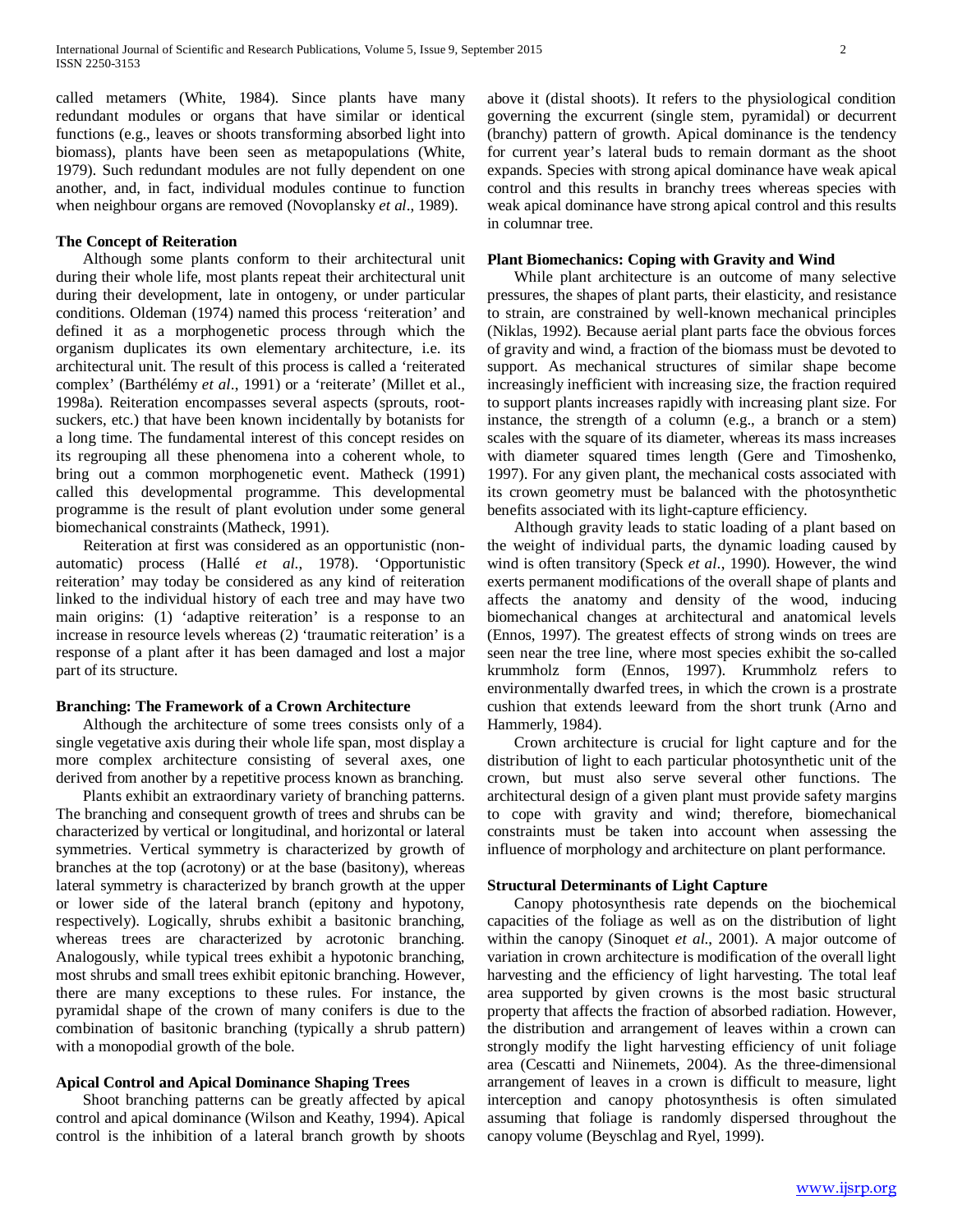### **Crown Architecture in Extreme Light Environments**

 Light can be a limiting resource in understoreys of dense stands or for plants subject to strong neighbourhood competition, whereas light can be excessive and even harmful in open environments where plant metabolism is impaired by environmental stresses. Plant shape and size have been shown to change as a function of the light environment, and plants are capable of orienting their light-capturing surfaces in different ways to increase or decrease the leaf surface area projected in the direction of ambient light (Cescatti and Niinemets, 2004). Plants exhibit a remarkable within-species and within-individual variability in their structural features. For instance, branching pattern of trees is not stationary, and it has been shown that the variation of branching pattern can be the result of developmental–phenotypic interaction (Steingraeber, 1982). While in some cases it can be due to a malfunction of the genetic program, in most cases this variability is a plastic response to local conditions, and light is possibly the most spatially and temporally heterogeneous environmental factor affecting plant survival and growth. Structural plasticity of plants enables a finetuning with environmental changes so that the efficiency of the limiting processes at each stage is maximized. A common environmental change experienced by plants is the decreasing availability of light with the advance of succession. It has been shown for the succulent thalophyte *Salicornia europaea* that morphological changes in the branching patterns during succession maximized light interception (Ellison and Niklas, 1988). However, even phylogenetically close species differ in their capacity for a plastic response to the light environment (Valladares *et al*., 2000). Interestingly, certain species that exhibit architecture suited to high irradiance conditions do not change significantly when grown in the shade. That was the case for mangroves in Malaysia: architecture and allometry of shaded mangroves were consistently more similar to those of exposed mangroves than to shaded, broad-leaved, evergreen, rainforest trees (Turner *et al*., 1995).

#### **When Light is Scarce**

 When plants grow in dense stands or in the understory, the resource of radiant energy becomes scarce, unpredictable, and patchy. In these environments, evolution has led to two principal approaches for survival: shade avoidance and shade tolerance. Angiosperms, in particular, have evolved an impressive capacity to avoid shade. The so-called shade avoidance syndrome involves accelerated extension growth, strengthened apical dominance, and retarded leaf and chloroplast development, among other processes (Smith and Whitelam, 1997). Here the focus is on the functional aspects of the crown of plants that tolerate shade and on the structural features that are relevant for such tolerance.

# **The Concept of Architectural Model**

 For a tree species the growth pattern which determines the successive architectural phases is called its architectural model, or shorter, its model (Hallé and Oldeman, 1970). The architectural model is an inherent growth strategy that defines both the manner in which the plant elaborates its form and the resulting architecture. It expresses the nature and the sequence of to the fundamental growth programme on which the entire architecture is established. The identification of the architectural model of any given plant is based on the observation of the features belonging to the four major groups of simple morphological features: (1) the growth pattern, i.e. determinate vs. indeterminate growth and rhythmic vs. continuous growth; (2) the branching pattern, i.e. terminal vs. lateral branching, no branching, monopodial vs. sympodial branching, rhythmic vs. continuous branching, immediate vs. delayed branching; (3) the morphological differentiation of axes, i.e. orthotropic vs. plagiotropic vs. axes with mixed morphological and/or geometrical features (with plagiotropic and orthotropic portions); and (4) lateral vs. terminal flowering.

 Each architectural model is defined by a particular combination of these simple morphological features and named after a well-known botanist. Although the number of these combinations is theoretically very high, there are apparently only 23 architectural models found in nature. Each of these models applies equally to arborescent or herbaceous plants, from tropical or temperate regions, and which can belong to closely related or distant taxa. Architectural models are a convenient starting point for interpreting plant form, but there is a series of variations and exceptions to each program of development that complicates classification and suggests the search of additional descriptions of crown shapes. For instance, *Arbutus sp*. exhibit two different architectural patterns depending on the light environment, and *Acer pseudoplatanus*, as with many other woody plants, undergo significant changes of branching patterns during the ontogeny, switching from one model to another (Bell, 1993).

#### **Tree Growth Types or 'Models' in the Tropics**

 Many palms, tree-ferns and a few dicotyledons have a single stem which is normally unbranched throughout life (Fig. A). These are all 'palm-like' trees, but in addition the juvenile stages of a number of others, for example some Meliaceae and Dipterocarpaceae, are unbranched for a number of years.

 The great majority of trees branch sooner or later and can be divided into three types: firstly those where the branches are all of equal status (see Figs. B, C), secondly where there are clearly different orders of branches (see Figs. E-H), and the third type where the main stem consists of a succession of sympodially growing axes whose terminal parts curve over and form branches (Fig. D).

 The crown shape of mature tree depends partly on which of these categories it belongs to, but also on its adult characteristics and the environments in which it has grown.

 The majority of tropical trees possess a smooth, lightcoloured bole of a cylindrical shape. Some, however, show features such as fluting, spiral twisting, large spines as in *Fagara macrophylla* or *Erythrina mildbraedii* (utilized as 'rubber stamps'), adventitious roots such as in *Afrosersalisia nobilis.*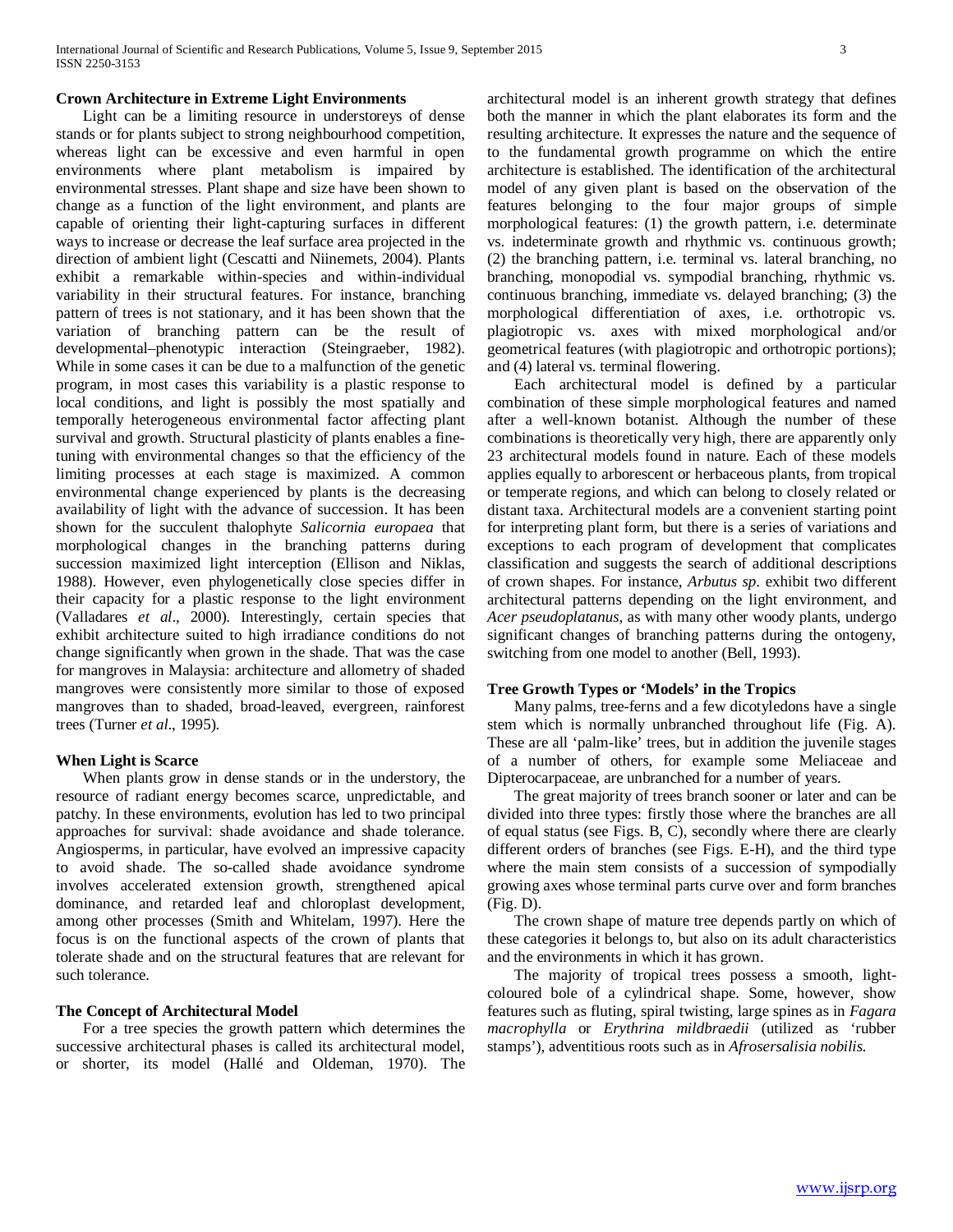

Diagrammatic interpretations of some branching and reproductive patterns in tropical trees, according to the classification of<br>"models' by Hallé and Oldeman (1970):

**Unbranched trees:** 

nched trees:<br>A – Model of Corner; e.g. Elaeis guineensis, Mauritia flexuosa, nucifera, Pycnocoma angustifolia, Phyllobotryum  $Cocos$ soyauxianum, Ficus theophrastoides.

**Branched trees:** 

- branches all of equal status:
	- nches an offedial status.<br>
	B Model of Tomlinson; e.g. *Raphia gigantea, Euterpe oleracea.*<br>
	C Model of Leeuwenberg; e.g. *Manihot esculenta, Plumeria* acutifolia, Rauvolfia vomitoria, Anthocleista nobilis, Alstonia sericea.
	- sympodially-formed trunks and branches:

num, Cassia javanica, Parinari excelsa, Pterocarpus officinalis. (Also the European tree, Tilia platyphyllos.) branches of different status:

- E Model of Rauh; e.g. Hevea brasiliensis, Pentadesma butyracea, Entandrophragma utile, Triplochiton scleroxylon, Cecropia peltata, Artocarpus incisa, Musanga cecropioides, Khaya ivorensis. (Also many common European trees; e.g. Quercus, Fraxinus.)
- E. - Model of Massart; e.g. *Ceiba pentandra* (see Plate 18),<br>Diospyros matherana, Pycnanthus angolensis, Anisophyllea spp.
- Model of Cook; e.g. Phyllanthus mimosoides, Panda oleosa, Canthium glabriflorum, Glochidion laevigatum.
- H Model of Aubréville, otherwise known as 'pagoda-trees'; e.g. Terminalia catappa, T. ivorensis, (see Plate 23A), Sterculia tragacantha, Omphalocarpum elatum, Manilkara bidentata.

#### **Tree Growth Patterns in the Temperate Regions**

 The following shoot growth processes are predominant in most temperate tree species:

#### **Preformed (Fixed Growth)**

 Here, a pattern of bud development, dormancy and activation found in many trees that survive periods of environmental extremes by going dormant is common. In the case of rhythmic growth, all the metamers and organs of the future elongated shoot may be present at an embryonic stage in a bud before the elongation of the shoot deriving from it; in this case the shoot is referred to as 'preformed' and its constitutive organs as 'preformed organs' or 'preformation', 'early leaves', or 'fixed growth' (Hallé *et al.*[, 1978\)](http://aob.oxfordjournals.org/content/99/3/375.full#ref-146). At bud break, the preformed primordial elongate, with expansion limited by the number of primordial cells formed the previous year. The duration of preformed organs at an embryonic stage in a bud may vary from several days or weeks [\(Sabatier](http://aob.oxfordjournals.org/content/99/3/375.full#ref-271) *et al.*, 1995) to several years [\(Meloche and Diggle, 2001\)](http://aob.oxfordjournals.org/content/99/3/375.full#ref-188). Examples of trees with preformed growth pattern include Oaks (*Quercus spp*.), Douglas-fir (*Pseudotsuga menzeisii*) (PlateII), Hickories (*Caya spp*.), Spruces (white) (*Picea glauca*), Ashes (*Fraxinus spp*.) and some pines (white) (*Pinus strobes*). Trees with preformed growth generally form distinctive annual rings (ring porous) because of difference between early and late wood.

<u>endonin</u>etmin<u>, abrica</u>

# **Neoformed (Sustained Growth)**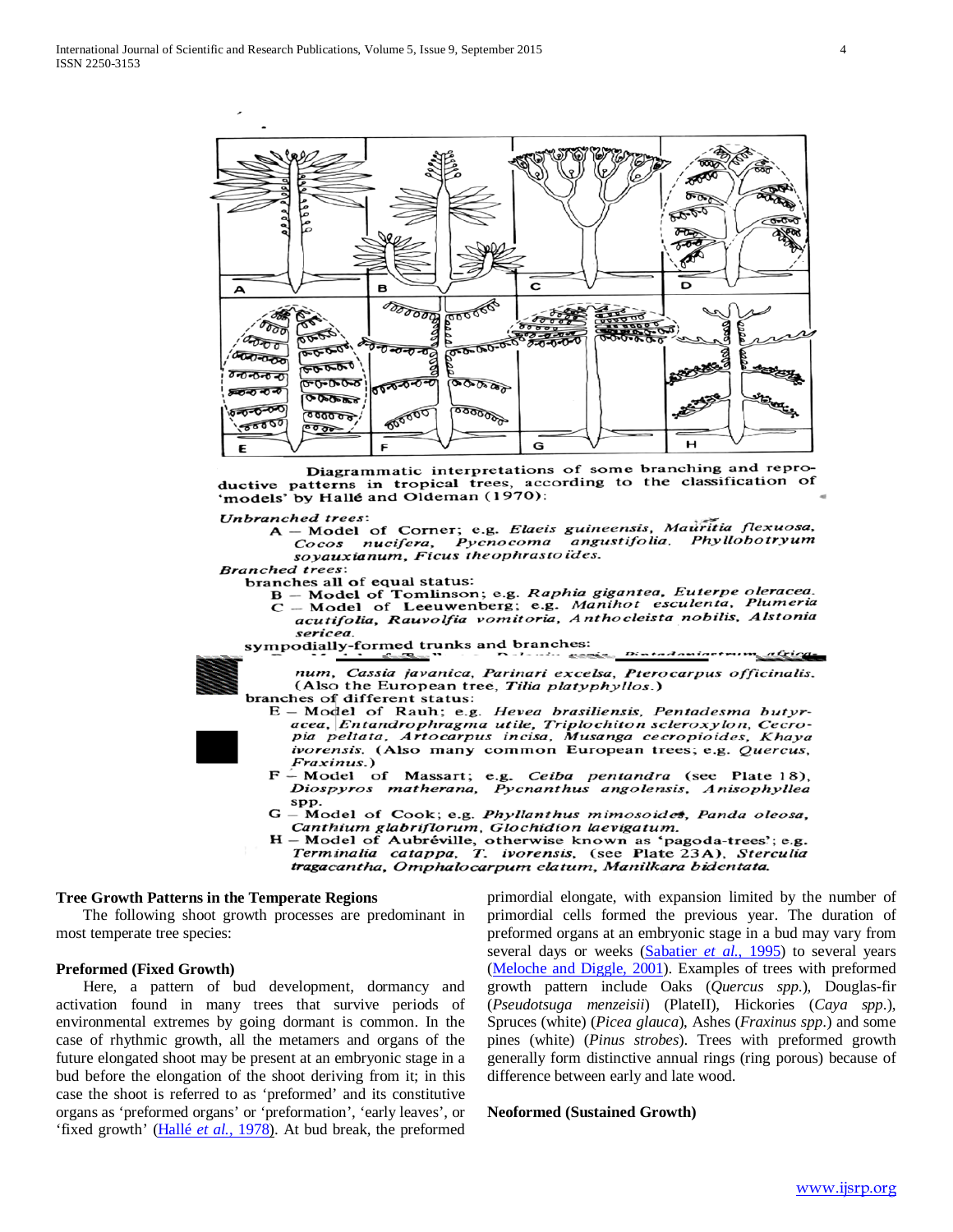Not all primordial develop prior to active shoot elongation. In other cases, more organs than those included at an embryonic stage in the bud are elongated. These supplementary, nonpreformed elements are referred to as 'neoformed organs' (i.e. 'neoformation' or 'late leaves', 'sustained growth' (Plate I).As a consequence stems or shoots may comprise only preformed metamers) or, more rarely, may be entirely neoformed [\(El-](http://aob.oxfordjournals.org/content/99/3/375.full#ref-96)[Morsy, 1991\)](http://aob.oxfordjournals.org/content/99/3/375.full#ref-96). In many cases, a preformed part can be followed by a neoformed part and thus give rise to a mixed shoot [\(Souza](http://aob.oxfordjournals.org/content/99/3/375.full#ref-291) *et al.*[, 2000\)](http://aob.oxfordjournals.org/content/99/3/375.full#ref-291). Species having neoformed growth include Sweet gum (*Liquidamber styracifua*), Hemlock (*Tsuga canadensis*), Red alder (*Almus rubra*), Yellow polplar (*Liriodendron tulpifera*), and Red maple (*Acer rubrum*). Trees with neoformed growth produce less definitive growth rings (diffuse porous) because there is little difference between wood formed early in the season and wood formed later in the growing season.



Neoformed Growth Preformed Growth

# II. CONCLUSION

 Crown architectures of most trees are intricately variable. The functional implications of the two general aspects, the developmental programme and the biomechanical constraint of shapes, which in addition to the environment where the trees grow, determine the tree architecture.

 The architectural design of a given plant must provide safety margins to cope with gravity and wind; therefore, biomechanical constraints must be taken into account when assessing the influence of morphology and architecture on plant performance. Crown architecture is crucial for light capture and for the distribution of light to each photosynthetic unit of the crown since canopy photosynthesis rate depends on the biochemical capacities of the foliage as well as on the distribution of light within the canopy.

 Crown architecture of trees can be delineated with 'models', which is an inherent growth strategy that defines both the manner in which the plant elaborates its form and the resulting architecture. It expresses the nature and the sequence of to the



 **Plate I***: Tsuga Canadensis* Plate II: *Pseudotsuga menzeisii*

fundamental growth programmes on which the entire architecture is established.

 The crown architecture of trees is far more variable in the tropics than in the temperate regions.

#### **REFERENCES**

- [1] Arno, S.F. and Hammerly, R.P. (1984). Timberline: mountain and Arctic forest frontiers. The Mountaineers, Seattle, WA.
- [2] Atger, C. and Edelin, C. (1994a). Premières données sur l'architecture comparée des systèmes racinaires et caulinaires. Canadian Journal of Botany 72:963-975
- [3] Barthélémy, D., Edelin, C. and Hallé, F. (1991). Canopy architecture. In: Raghavendra, A.S. editor. Physiology of trees. Chichester: John Wiley and Sons, p. 1-20.
- [4] Bell, A.D. (1993). Plant Form. Oxford University Press, New York.
- [5] Beyschlag, W. and Ryel, R.J. (1999). Canopy photosynthesis modeling. In: F.I. Pugnaire and F. Valladares, eds. Handbook of Functional Plant Ecology. Marcel Dekker, Inc., New York, pp. 771–804
- [6] Caballé, G. (1998). Le port autoportant des lianes tropicales: une synthèse des stratégies de croissance. Canadian Journal of Botany 76:1703-1716